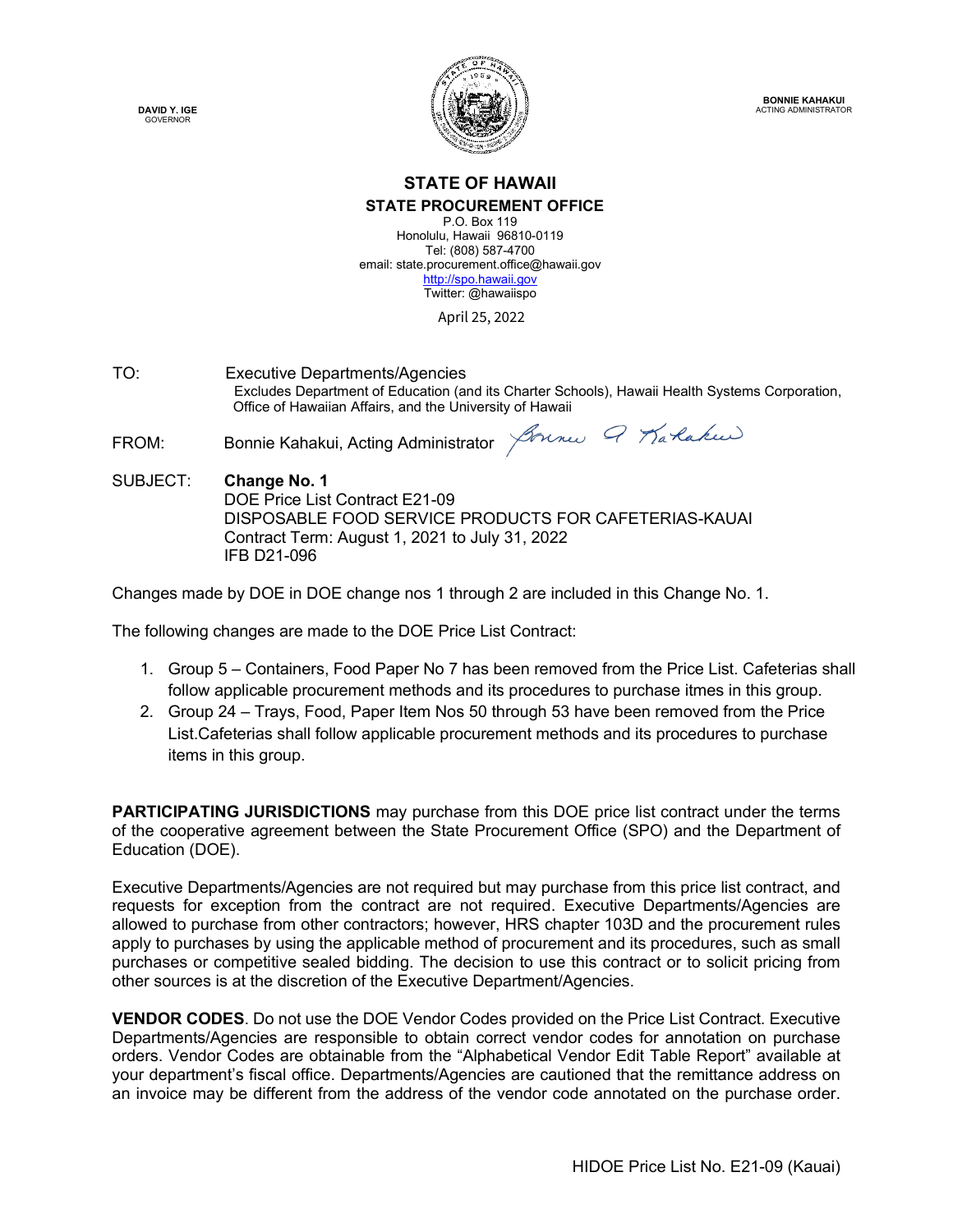Therefore, when processing an invoice for payment, be sure that the correct vendor code is used. All references made to the School Food Safety Manager (SFSM) shall refer to the individual(s) placing the order.

**COMPLIANCE PURSUANT TO HRS §103D-310(c).** Prior to awarding this contract, the DOE verified compliance of the Contractor(s) named in the DOE Price List Contract No. E21-09. *No further compliance verification is required prior to issuing a contract or purchase order when utilizing this contract.*

**PURCHASING CARD (pCard).** The State of Hawaii Purchasing Card (pCard) is required to be used by the Executive department/agencies, excluding the DOE, HHSC, OHA, and UH for orders totaling less than \$2,500. For purchases of \$2,500 or more, agencies may use the pCard, subject to its credit limit, or issue a purchase order.

**PURCHASE ORDERS** may be issued for purchases of \$2,500 or more and for vendors who either do not accept the pCard, set minimum order requirements before accepting the pCard for payment, or who charge its customers a transaction fee for the usage.

**DOE PRICE LIST CONTRACT NO. E21-09** shall be typed on purchase orders issued against this price list contract. For pCard purchases, the DOE Price List Contract No. E21-09 shall be notated on the appropriate transaction document.

**VENDOR AND PRODUCT EVALUATION.** Form SPO-012, to address concerns about this vendor list contract, is available to agencies at the SPO website: [http://spo.hawaii.gov.](http://spo.hawaii.gov/) Click on *Forms* on the home page. Submit all evaluation forms to  $marcus.lee@hawaii.gov$ . Include the DOE Price List Contract Number in the Description field of Form SPO-012. All references made to "School Food Service Branch" in the Vendor Product Evaluation clause shall refer to the State Agency.

**PRICE OR VENDOR LIST CONTRACT AVAILABLE ON THE INTERNET** at the SPO website: [http://spo.hawaii.gov.](http://spo.hawaii.gov/) Click on *Price & Vendor List Contracts* on the home page.

If you have any questions, please contact Marcus Lee at (808) 586-0567 or email [marcus.lee@hawaii.gov.](mailto:marcus.lee@hawaii.gov)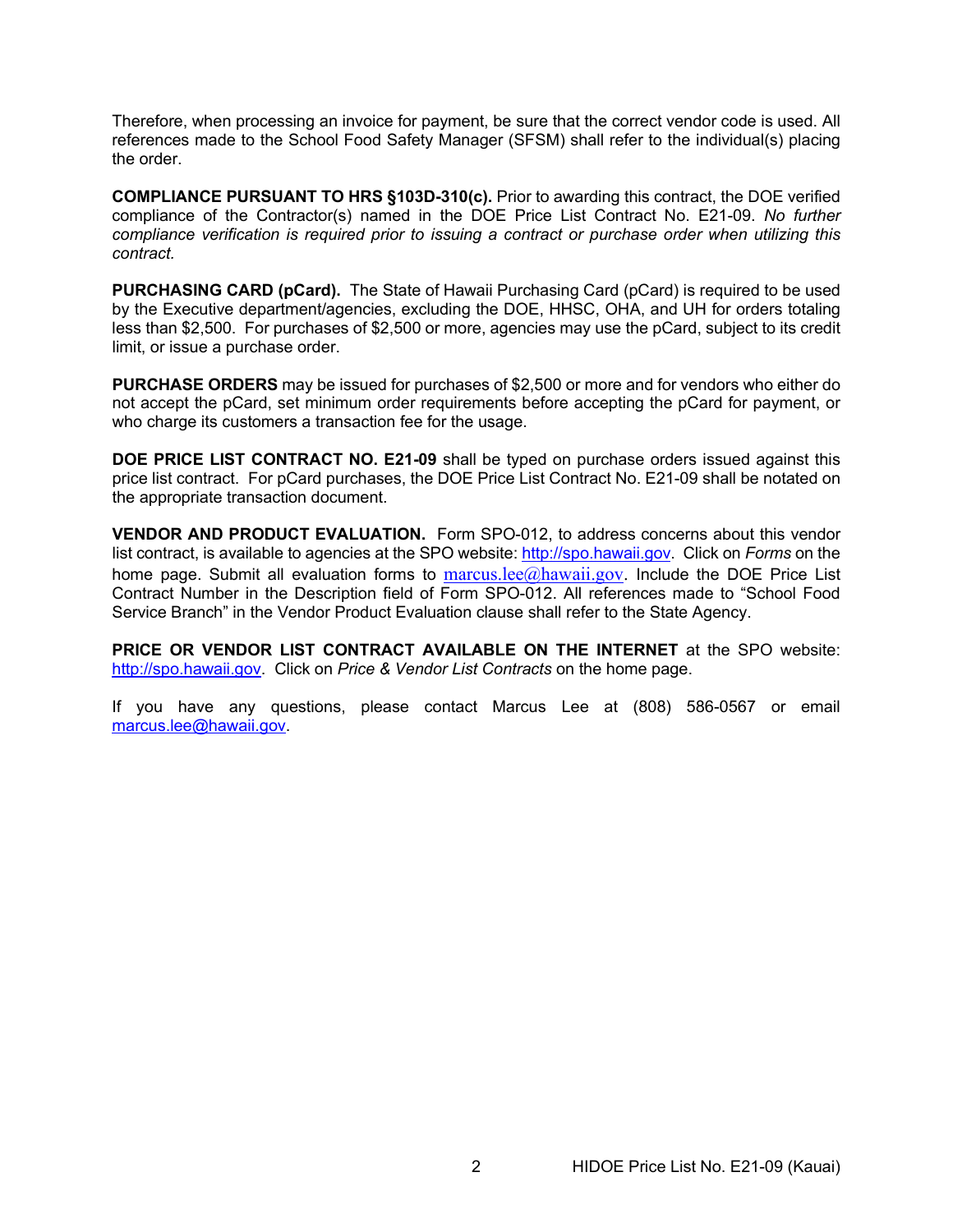#### **HAWAII STATE DEPARTMENT OF EDUCATION PROCUREMENT AND CONTRACTS BRANCH**

## **Change No. 2 Hawaii State Department of Education Price List No. E21-09 (Kauai) August 1, 2021 – July 31, 2022**

# **DISPOSABLE FOOD SERVICE PRODUCTS (IFB D21-096)**

*(Replaces Price List No. E20-19)* 

**Effective April 6, 2022**, the following change is hereby made. Additions in **bold** on the attached Price List.

 GROUP 24 – TRAYS, FOOD PAPER, Item Nos 50 through 53 have been removed from the Price List. Cafeterias shall follow applicable procurement methods and its procedures to purchase items in this group.

## **Orders shall be placed with the CONTRACTORs listed below.**

| <b>Vendor</b>                                                                                                                                                                                                                                                           | <b>HIDOE</b><br><b>Vendor</b><br>Code | <b>Telephone</b>                                                                 | Fax          |
|-------------------------------------------------------------------------------------------------------------------------------------------------------------------------------------------------------------------------------------------------------------------------|---------------------------------------|----------------------------------------------------------------------------------|--------------|
| <b>Office Depot, LLC</b><br>3145 Oihana Street<br>Lihue, HI 96766<br>Contact:<br><b>Brandon Chambless</b><br>brandon.chambless@officedepot.c<br><b>om</b><br>Terri Nakamatsu<br>Theresa.Nakamatsu@officedepot.<br>com<br>Kauai Support<br>Kauai.Support@officedepot.com | 146750                                | Brandon:<br>927-9594<br>Terri:<br>808-651-9604<br>Kauai Support:<br>808-245-3303 | 808-245-1657 |
| Triple F Holdings, LLC dba<br><b>Triple F Distributing Ventures</b><br>3097 Oihana Street<br>Lihue, HI 96766<br>Contact:<br>Joy Nakashima<br>joy@ventureskauai.com<br>Brandy Nakashima<br>brandy@ventureskauai.com                                                      | 045895                                | 808-246-4886                                                                     | 808-246-4895 |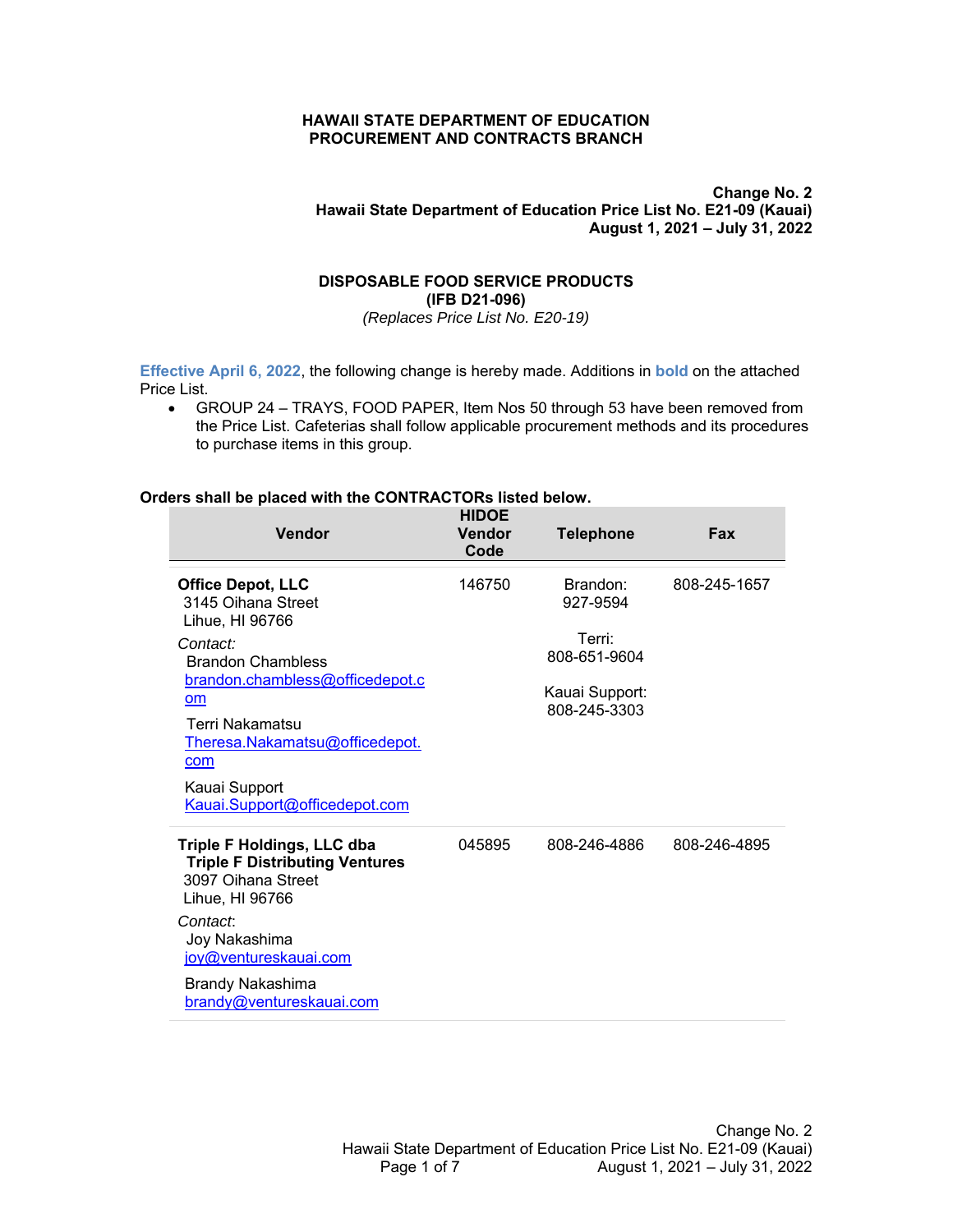## **GENERAL INFORMATION**

The Procurement and Contracts Branch (PCB) competitively solicited for the provision of Disposable Food Service Products on the Islands of Hawaii and Kauai and has made awards to the Contractors named on the Attachment.

#### **BID PRICES**

Unit bid prices shall include labor, equipment, delivery, materials, transportation, overhead, profit, all applicable taxes, and any other incidental and operational expenses incurred in the performance of all obligations hereunder. Unit bid price shall be the all-inclusive cost to the STATE and no other charges will be honored.

Unit bid prices shall be based on delivery to the Department of Education school cafeteria, office, or participating State agency address indicated on the PO or order forms; unit bid price shall, upon school/office request, include the stacking of delivered items in a previously-cleared storage area.

## **STATE'S COMMITMENT**

Pursuant to Section 3-121-6, HAR, it is mandatory that all STATE, Department of Education cafeterias purchase from price lists issued by the STATE, Department of Education, Procurement and Contracts Branch (PCB).

The jurisdictions under the Chief Procurement Officers of the State Procurement Office and the Judiciary may, but are not required to, utilize this price list.

## **EXCEPTION FROM PRICE LIST**

If the price list is not suited to the HIDOE cafeterias' purpose, exception to purchase outside of this Price List may be granted by the HIDOE Procurement and Contract Branch.

To obtain approval, HIDOE cafeterias must justify the exception on the DOE Form 5, *"Request Exception From Purchasing From Price List*" and fax to the HIDOE Procurement and Contracts Branch. The approval must be obtained prior to purchase and the usual procurement rules and procedures apply to such purchases. The original Form 5 must be attached to payment documents.

#### **ORDERING PROCEDURES**

- Orders must be placed ten (10) business days prior to requested delivery date.
- Orders shall be submitted to the above-listed vendors using order forms.
- "**HIDOE Price List No. E21-09**" should be noted on orders and invoices issued against this price list.
- When revising orders, SFSM must remember to state "Revised" and date of revision on new order. Failure to do so may result in a duplicate order.
- SFSM should retain this price list for future reference to specific terms and conditions related to items purchased.

# **DELIVERY AND ACCEPTANCE**

Deliveries of all orders shall be completed within ten (10) business days after receipt of order. For orders received prior to ten (10) business days of requested delivery dates, CONTRACTOR shall deliver on the requested delivery date. Deliveries shall be made to the individual cafeterias and various State agencies of the participating jurisdictions at locations designated on the orders.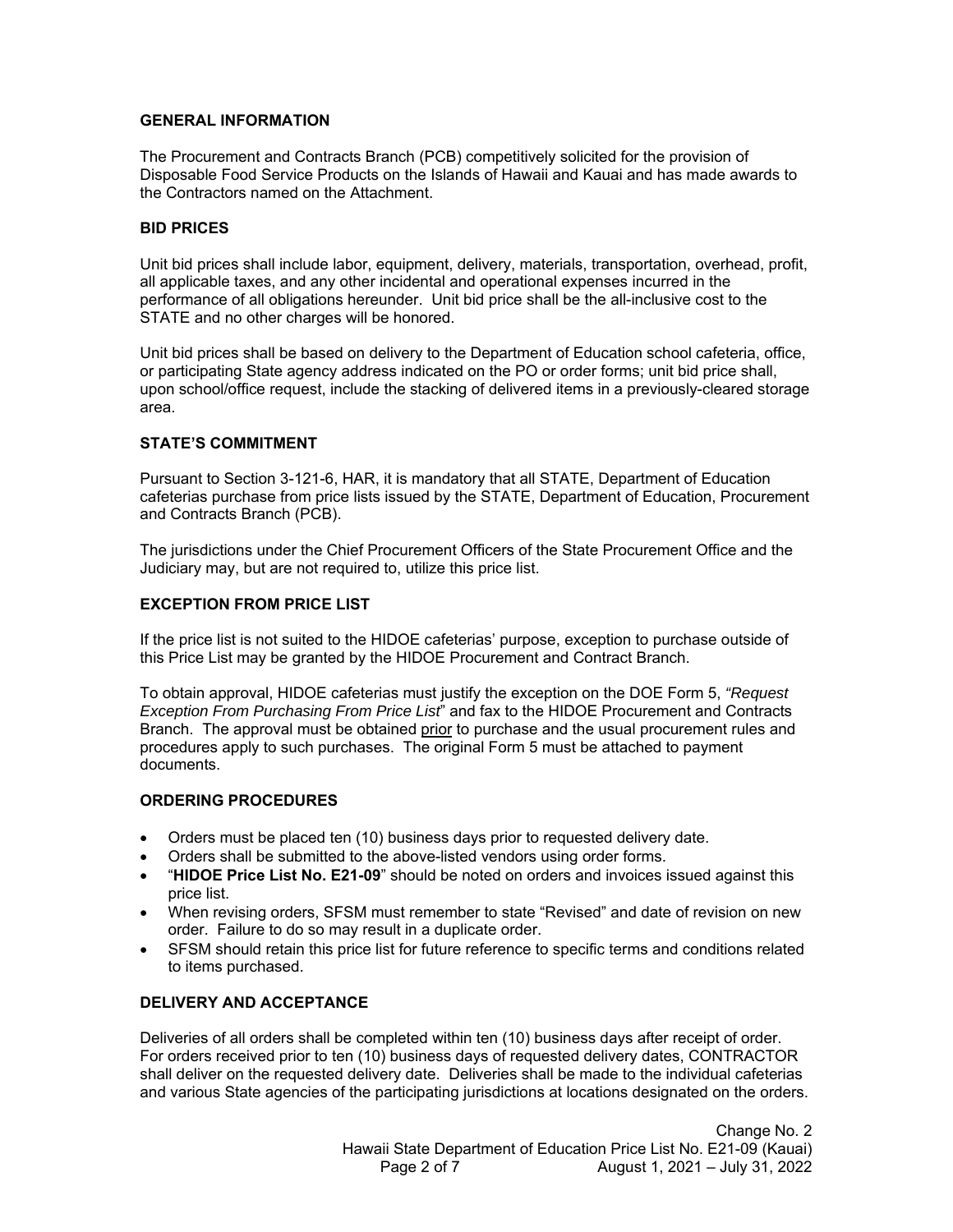The minimum order for delivery shall be FIFTY DOLLARS (\$50.00). Orders totaling less than FIFTY DOLLARS (\$50.00) shall be made available on a "will call" basis within 24 hours after receipt of order. Delivery of orders totaling less than \$50.00 may be made at the CONTRACTOR's option and according to their delivery schedule. CONTRACTOR is required to deliver all items outstanding at the end of the award period if order was received during the award period.

Deliveries to STATE, Department of Education school cafeterias and participating State agencies shall be made between 6:00 a.m. and 2:00 p.m. Deliveries shall be scheduled for at least two (2) non-consecutive business days per week per district or geographical area. (Note: Friday and Monday are considered "consecutive business days" since no business is transacted on Saturday and Sunday.) Upon the STATE's request, CONTRACTOR shall stack delivered cases in a previously-cleared storage area.

Cafeteria personnel should check accuracy of delivery (quantity and quality) prior to acceptance of delivery.

# **PRODUCT QUALITY**

Products furnished under this agreement shall be new and of the best quality of its respective kind. Product shall be free from defects that may render it unfit to use. Damaged or rejected products shall be immediately removed from the site and replaced with products of the quality required by the specifications. Replacement of damaged or rejected products must be completed within seven (7) calendar days from the date of non-acceptance or rejection of product by the STATE. Delivery beyond the seven (7) calendar days for replacement of damaged or rejected products may be allowed upon approval from the ordering entity. Products shall meet all applicable federal and state regulations.

Failure to replace or to remove any rejected product shall not relieve the CONTRACTOR from the responsibility imposed upon it by the award. No payment, whether partial or final, shall be construed to be an acceptance of unacceptable products.

The STATE, Department of Education may, at any time and by written order, stop the delivery of products not conforming to the specifications. Such stop order shall not relieve the CONTRACTOR of its obligation to complete its work within the award time limits, nor shall it in any way terminate, cancel, or abrogate the award or any part thereof.

# **FAILURE TO DELIVER**

CONTRACTOR shall be obliged to deliver products under this award in accordance with the terms and conditions stated herein. If a CONTRACTOR is unable to deliver because product is temporarily out of stock, it shall be the CONTRACTOR's responsibility to notify the ordering cafeteria or participating State agency of the shortages on the awarded items at least five (5) days before the requested delivery date. CONTRACTOR shall then obtain prior approval from the STATE, Department of Education, SFSB and the ordering cafeteria or State agency to deliver an acceptable substitute, at the same bid price and under the same terms and conditions of this award. It shall be the CONTRACTOR's responsibility to obtain an acceptable substitute. In the event a CONTRACTOR consistently needs to substitute or refuses to substitute products, the STATE reserves the right to terminate the award and/or initiate the debarment process pursuant to Chapter 3-126, Legal and Contractual Remedies, HAR.

# **VENDOR AND PRODUCT EVALUATION**

The School Food Services Branch will distribute SFSB Form 12, Evaluation of Goods and Services, to the School Food Service Managers with the issuance of the resulting price list.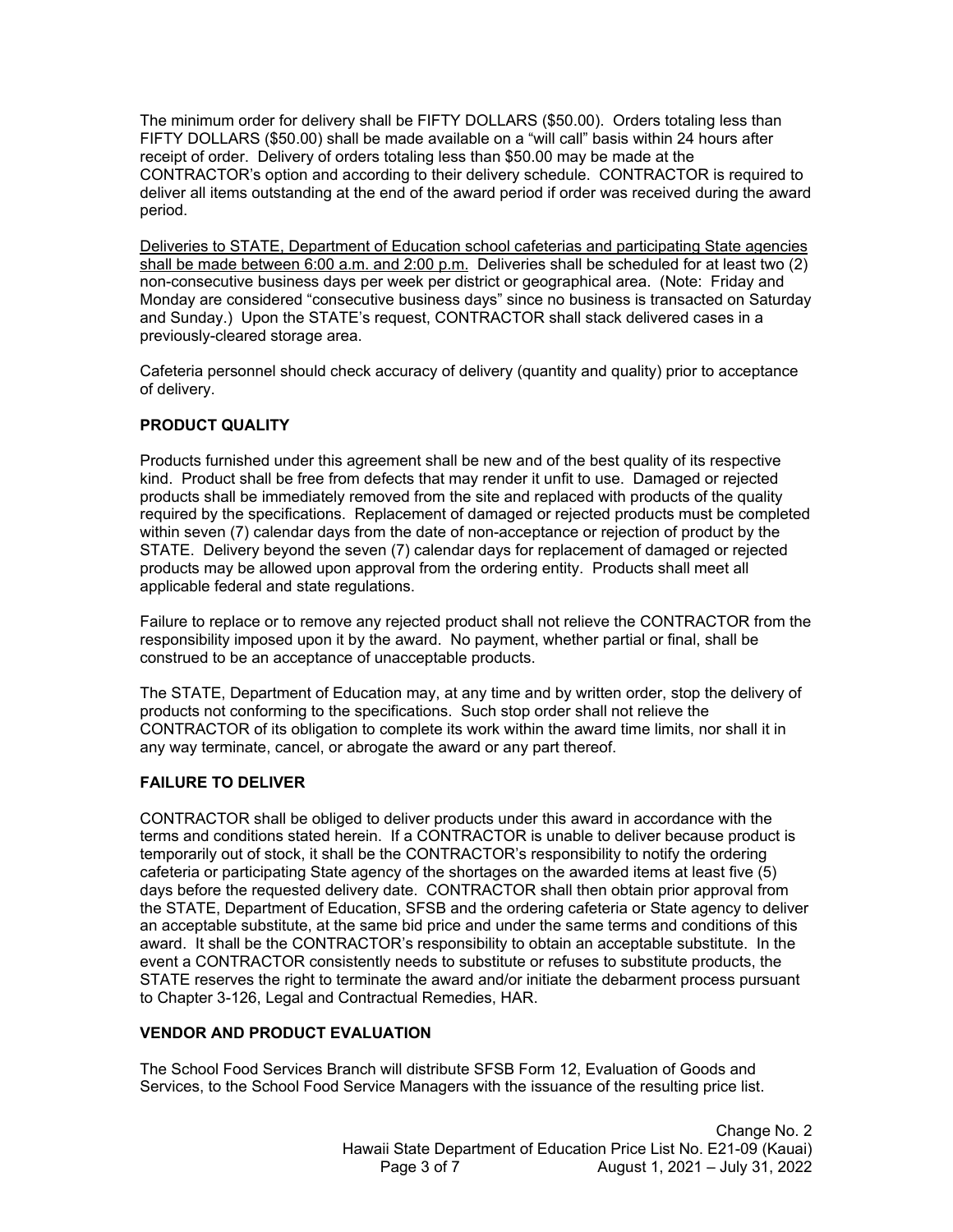Product Evaluation. Upon receipt of complaint, CONTRACTOR shall be notified of product quality. CONTRACTOR shall follow up with the manufacturer and respond to the STATE. Department of Education, School Food Services Branch as to what remedies have or will be taken to correct the problem. If product quality is not corrected and the complaint(s) persist. steps will be taken to delete the product from the price list.

Vendor Evaluation. In the event of complaints regarding CONTRACTOR's services (i.e. delivery delays, numerous out of stock, failure to notify manager of non-delivery, etc.) the STATE. Department of Education, School Food Services Branch will notify the CONTRACTOR. Within one (1) week of notification, the CONTRACTOR shall take corrective measures to resolve the complaint, and inform the STATE, Department of Education, School Food Services Branch of action taken.

Should the CONTRACTOR consistently receive complaints for poor service or refuses to resolve the complaints, the STATE reserves the right to terminate the agreement and/or initiate the debarment process pursuant to Chapter 3-125, HAR, Legal and Contractual Remedies.

The resolving of complaints pursuant to product and CONTRACTORs evaluation notifications shall be done at no additional charge to the STATE.

#### **INVOICING**

Upon delivery of products, CONTRACTOR shall forward an original and one (1) copy of the invoice directly to the STATE, Department of Education cafeteria or the participating State agency as listed on the order.

All invoices shall include product descriptions exactly as stated on the STATE. Department of Education price list. Invoices should reference both the Price List number and the solicitation number.

#### **PAYMENT**

Section 103-10, HRS, provides that the STATE shall have thirty (30) calendar days after receipt of an accepted invoice and satisfactory delivery of goods or performance of the services, to make payment.

#### **VENDOR COMPLIANCE (TAX CLEARANCE)**

HIDOE schools and offices are not required to obtain the compliance documents (including a tax clearance certificate) when issuing final payment.

#### **INQUIRIES**

Questions relating to this price list may be directed to the following persons:

For Program inquiries, contact Iris Fujimoto, School Food Services Branch, at telephone (808) 784-5500 or via email at iris.fujimoto@k12.hi.us.

For Procurement inquiries, contact Wendy Ebisui, Procurement and Contracts Branch, at telephone (808) 675-0130 or via email at wendy ebisui@k12.hi.us.

Hawaii State Department of Education **Procurement and Contracts Branch** 

Change No. 2 Hawaii State Department of Education Price List No. E21-09 (Kauai) Page 4 of 7 August 1, 2021 - July 31, 2022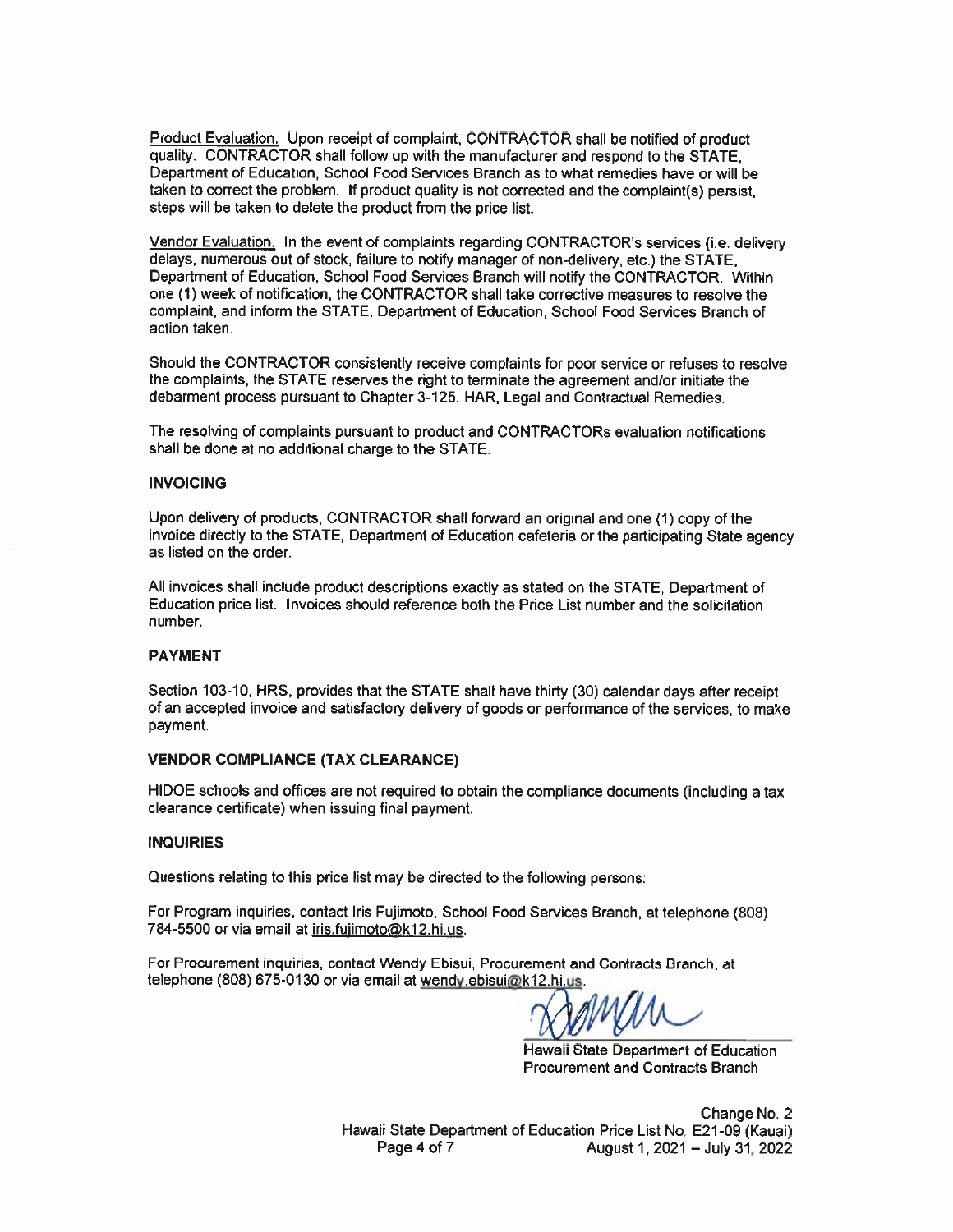| Item<br>No.                                           | Description                                                   | Quantity per<br>Unit |                     | Manufacturer/Brand Name & Product<br>Number |     | Price per<br>Pack/Case |                                                                                                     |  |
|-------------------------------------------------------|---------------------------------------------------------------|----------------------|---------------------|---------------------------------------------|-----|------------------------|-----------------------------------------------------------------------------------------------------|--|
| <b>GROUP 1 - BAGS, FOOD STORAGE</b>                   |                                                               |                      |                     |                                             |     |                        |                                                                                                     |  |
| 1                                                     | 1 gallon, freezer. Max 100/pk                                 | 250                  | bags/pack           | Foodhandler 20-FH60                         | \$  |                        | 15.52 /pack Office Depot, LLC                                                                       |  |
| 2                                                     | 2 gallon, freezer. Max 100/pk                                 | 100                  | bags/pack           | Food Handler 20-FH70                        | \$  | 12.99 /pack            | Office Depot, LLC                                                                                   |  |
| 3                                                     | Sandwich Size. Max 100/pk                                     | 1000                 | bags/pack           | Food Handler 021-0606                       | \$  | 18.11 /pack            | Office Depot, LLC                                                                                   |  |
|                                                       | <b>GROUP 2 - BAGS, WAXED</b>                                  |                      |                     |                                             |     |                        |                                                                                                     |  |
| 4                                                     | Sandwich size, Max 1000/bx                                    | 1000                 | bags/pack           | BROWN PAPER GOODS-7A02                      | \$  | 20.45 /box             | Triple F Holdings, LLC dba Triple F<br><b>Distributing Ventures</b>                                 |  |
|                                                       | <b>GROUP 3 - BAGS, PLASTIC DIE CUT CARRYOUT (HAWAII ONLY)</b> |                      |                     |                                             |     |                        |                                                                                                     |  |
| 5                                                     | Die cut handle carryout bag.                                  | N/A                  | bags/pack           | N/A                                         | N/A | /case                  | N/A                                                                                                 |  |
|                                                       | <b>Min 250/cs</b>                                             |                      |                     |                                             |     |                        |                                                                                                     |  |
|                                                       | <b>GROUP 4 - BAGS, PAPER CARRYOUT (KAUAI ONLY)</b>            |                      |                     |                                             |     |                        |                                                                                                     |  |
| 6                                                     | Paper bag. Max 500/case                                       | 250                  | bags/case           | Island Plastic Bags D-PB12101210            | \$  |                        | 77.51 /case Office Depot, LLC                                                                       |  |
|                                                       | <b>GROUP 5 - CONTAINERS, FOOD PAPER</b>                       |                      |                     |                                             |     |                        |                                                                                                     |  |
| 7                                                     |                                                               |                      |                     | <b>Removed from Price List</b>              |     |                        |                                                                                                     |  |
| 8                                                     | 10 oz. capacity. Max 1000/cs                                  | 1000                 | containers/<br>case | Huhtamaki 71037                             | \$  | 55.22 / case           | Office Depot, LLC                                                                                   |  |
| 9                                                     | 12 oz. capacity. Min 500/cs                                   | 1000                 | containers/<br>case | Huhtamaki 71226                             | \$  | 75.35 /case            | Office Depot, LLC                                                                                   |  |
| 10                                                    | 16 oz. capacity. Min 500/cs                                   | 1000                 | containers/<br>case | Huhtamaki 71840                             | \$  | 85.43 /case            | Office Depot, LLC                                                                                   |  |
| 11                                                    | Lids for 8 oz. bowls. Min 500/cs                              | 1000                 | lids/case           | Huhtamaki 89107                             | \$  | 40.93 /case            | Office Depot, LLC                                                                                   |  |
| 12                                                    | Lids for 10 oz. bowls. Min<br>$500$ /cs                       | 1000                 | lids/case           | Huhtamaki 89107                             | \$  | 40.93 /case            | Office Depot, LLC                                                                                   |  |
| 13                                                    | Lids for 12 oz. bowls. Min<br>$500$ /cs                       | 1000                 | lids/case           | Huhtamaki 89107                             | \$  | 40.93 /case            | Office Depot, LLC                                                                                   |  |
| 14                                                    | Lids for 16 oz bowls. Min<br>$500$ / $cs$                     | 1000                 | lids/case           | Huhtamaki 89107                             | \$  | 40.93 /case            | Office Depot, LLC                                                                                   |  |
| <b>GROUP 6 - CONTAINERS, BLACK POLYPROPYLENE BOWL</b> |                                                               |                      |                     |                                             |     |                        |                                                                                                     |  |
| 15                                                    | 16 oz. capacity. Min 250/cs                                   | 250                  | bowls/case          | Anchor Packaging M5820B                     | \$  | 38.57 / case           | Office Depot, LLC                                                                                   |  |
| 16                                                    | Lid for 16 oz. Min 250/cs                                     | 250                  | lids/case           | Anchor Packaging LH5800D                    | \$  | 32.08 / case           | Office Depot, LLC                                                                                   |  |
|                                                       | <b>GROUP 7 - CONTAINERS, 3-COMPARTMENTS, PLASTIC</b>          |                      |                     |                                             |     |                        |                                                                                                     |  |
| 17                                                    | 3-comp. clear plastic. Max                                    | 250                  | containers/         | Clearseal C90PST3                           | \$  |                        | 80.18 /case Office Depot, LLC                                                                       |  |
|                                                       | 250/cs                                                        |                      | case                |                                             |     |                        |                                                                                                     |  |
|                                                       | <b>GROUP 8 - CONTAINERS, 3-COMPARTMENTS, POLYPROPYLENE</b>    |                      |                     |                                             |     |                        |                                                                                                     |  |
| 18                                                    | 3-comp. polypropylene. Min<br>$100$ / $cs$                    | 180                  | containers/<br>case | Sabert H58090030F180                        | \$  | 79.59 /case            | Office Depot, LLC                                                                                   |  |
|                                                       | <b>GROUP 9 - CONTAINERS &amp; LIDS, 1-COMPARTMENT</b>         |                      |                     |                                             |     |                        |                                                                                                     |  |
| 19                                                    | 1-comp. Black Polypropylene.<br><b>Min 250/cs</b>             | 252                  | containers/<br>case | Anchor Packaging M416                       | \$  | 74.78 / case           | Office Depot, LLC                                                                                   |  |
| 20                                                    | Lid for 16 oz. 1-compartment<br>container. Min 250/cs         | 252                  | lids/case           | Anchor Packaging LC4LD                      | \$  | 50.62 /case            | Office Depot, LLC                                                                                   |  |
| <b>GROUP 10 - COVERS FOR BUN PAN</b>                  |                                                               |                      |                     |                                             |     |                        |                                                                                                     |  |
| 21                                                    | Bag. Min 200/cs                                               | 200                  | bags/case           | HANDGARDS 303679979- FB37                   | \$  | 13.51 /case            | Triple F Holdings, LLC dba Triple F                                                                 |  |
| 22                                                    | Rack cover. Min 50/cs                                         | 50                   | covers/case         | HANDGARDS 303679971-RP8052                  | \$  | 13.63 /case            | <b>Distributing Ventures</b><br>Triple F Holdings, LLC dba Triple F<br><b>Distributing Ventures</b> |  |
|                                                       |                                                               |                      |                     |                                             |     |                        |                                                                                                     |  |
|                                                       | <b>GROUP 11 - CUPS, DRINKING, PLASTIC</b>                     |                      |                     |                                             |     |                        |                                                                                                     |  |
| 23                                                    | 9 oz., tall. Min 1000/cs                                      | 2500                 | cups/case           | Fabrikal RK9                                | \$  | 98.93 /case            | Office Depot, LLC                                                                                   |  |
| 24                                                    | 10 oz., tall. Min 1000/cs                                     | 1000                 | cups/case           | Edris EPPET10                               | \$  | 43.42 / case           | Office Depot, LLC                                                                                   |  |
| 25                                                    | Lids for 9 oz. cup. Min 1000/cs                               | 1000                 | lids/case           | Edris EPFL600                               | \$  | 26.12 /case            | Office Depot, LLC                                                                                   |  |
| 26                                                    | Lids for 10 oz. cup. Min<br>1000/cs                           | 1000                 | lids/case           | Edris EPFL600                               | \$  | 26.12 /case            | Office Depot, LLC                                                                                   |  |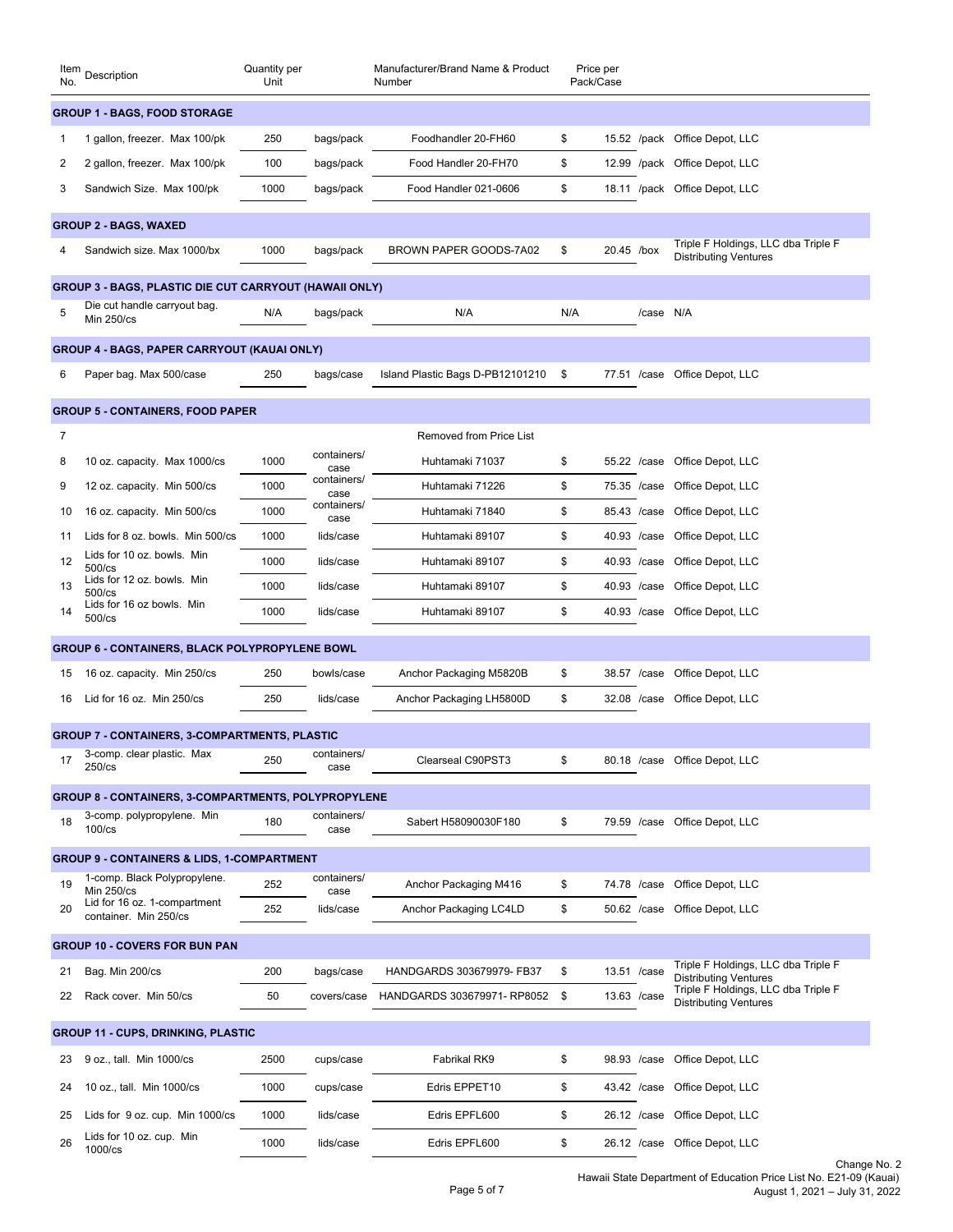| Item<br>No.                                               | Description                                                                                  | Quantity per<br>Unit   |                          | Manufacturer/Brand Name & Product<br>Number |    | Price per<br>Pack/Case |                                                                     |  |
|-----------------------------------------------------------|----------------------------------------------------------------------------------------------|------------------------|--------------------------|---------------------------------------------|----|------------------------|---------------------------------------------------------------------|--|
| <b>GROUP 12 - CUPS, PORTION, PLASTIC &amp; CLEAR LIDS</b> |                                                                                              |                        |                          |                                             |    |                        |                                                                     |  |
| 27                                                        | 3-1/4 oz. cup. Max 2500/cs                                                                   | 2500                   | cups/case                | Daxwell E10002027                           | \$ | 38.76 /case            | Office Depot, LLC                                                   |  |
| 28                                                        | 5-1/2 oz. cup. Max 2500/cs                                                                   | 2500                   | cups/case                | Daxwell E10004471                           | \$ | 44.93 /case            | Office Depot, LLC                                                   |  |
| 29                                                        | Lids for 3-1/4 oz. cup. Max<br>2500/cs                                                       | 2500                   | lids/case                | Daxwell E10004470                           | \$ | 37.74 / case           | Office Depot, LLC                                                   |  |
| 30                                                        | Lids for 5-1/2 oz. cup. Max<br>2500/cs                                                       | 2500                   | lids/case                | Daxwell E10004470                           | \$ | 37.74 /case            | Office Depot, LLC                                                   |  |
|                                                           | <b>GROUP 13 - CUPS, SOUFFLÉ, PAPER</b>                                                       |                        |                          |                                             |    |                        |                                                                     |  |
| 31                                                        | 5-1/2 oz. cup. Max 5000/cs                                                                   | 5000                   | cups/case                | Genpak F550                                 | \$ | 85.34 / case           | Office Depot, LLC                                                   |  |
|                                                           |                                                                                              |                        |                          |                                             |    |                        |                                                                     |  |
|                                                           | <b>GROUP 14 - CUTLERY, PLASTIC</b>                                                           |                        |                          |                                             |    |                        |                                                                     |  |
| 32                                                        | Forks. Min 100 pcs/bag, 10<br>bag/cs                                                         | 1000                   | forks/bag<br>bags/case   | Daxwell A10000825                           | \$ | 15.16 /case            | Office Depot, LLC                                                   |  |
| 33                                                        | Spoons. Min 100 pcs/bag, 10<br>bag/cs                                                        | 1000                   | spoons/bag<br>bags/case  | Daxwell A10000840                           | \$ | 16.11 /case            | Office Depot, LLC                                                   |  |
| 34                                                        | Knives. Min 100 pcs/bag, 10<br>bag/cs                                                        | 1000                   | knives/bag<br>bags/case  | Daxwell A10000830                           | \$ | 16.11 /case            | Office Depot, LLC                                                   |  |
|                                                           | <b>GROUP 15 - FILM, PVC</b>                                                                  |                        |                          |                                             |    |                        |                                                                     |  |
| 35                                                        | 12" x 2000'                                                                                  | 2000                   | foot/roll                | Daxwell J20004597                           | \$ | 9.69 /roll             | Office Depot, LLC                                                   |  |
| 36                                                        | 18" x 2000'                                                                                  | 2000                   | foot/roll                | Daxwell J20004598                           | \$ | 13.92 /roll            | Office Depot, LLC                                                   |  |
| 37                                                        | 24" x 2000'                                                                                  | 2000                   | foot/roll                | Daxwell J20004672                           | \$ | 17.20 /roll            | Office Depot, LLC                                                   |  |
|                                                           |                                                                                              |                        |                          |                                             |    |                        |                                                                     |  |
|                                                           | <b>GROUP 16 - FOIL, ALUMINUM</b>                                                             |                        |                          |                                             |    |                        |                                                                     |  |
| 38                                                        | Standard, 12" x 1000'                                                                        | 1000                   | foot/roll                | Daxwell J10002365                           | \$ | 25.09 /roll            | Office Depot, LLC                                                   |  |
| 39                                                        | Standard, 18" x 1000'                                                                        | 1000                   | foot/roll                | Daxwell J10003335                           | \$ | 35.88 /roll            | Office Depot, LLC                                                   |  |
| 40                                                        | Heavy duty, 18" x 1000'                                                                      | 1000                   | foot/roll                | Daxwell J10002375                           | \$ | 47.84 /roll            | Office Depot, LLC                                                   |  |
| 41                                                        | Heavy duty, 24" x 1000"                                                                      | 1000                   | foot/roll                | Daxwell J10003532                           | \$ | 73.87 /roll            | Office Depot, LLC                                                   |  |
| 42                                                        | Standard sheets, 10-3/4" x 12"                                                               | 3000                   | sheet/case               | Daxwell J10003028                           | \$ | 74.92 /case            | Office Depot, LLC                                                   |  |
|                                                           | <b>GROUP 17 - PAN LINER, BAKERY PAPER</b>                                                    |                        |                          |                                             |    |                        |                                                                     |  |
| 43                                                        | Quilon, regular treated,<br>greaseproof. Max 1000/cs                                         | 1000                   | liners/case              | Paterson 24051610000                        | \$ | 31.69 / case           | Office Depot, LLC                                                   |  |
|                                                           | <b>GROUP 18 - PAN LINER, HIGH HEAT</b>                                                       |                        |                          |                                             |    |                        |                                                                     |  |
| 44                                                        | Nylon liner. Min 100/cs                                                                      | 100                    | liners/case              | Foodhandler Pan Pals 22-PL2028              | \$ | 15.25 / case           | Office Depot, LLC                                                   |  |
|                                                           |                                                                                              |                        |                          |                                             |    |                        |                                                                     |  |
|                                                           | <b>GROUP 19 - DRY WAX FLAT WRAP</b>                                                          |                        |                          |                                             |    |                        |                                                                     |  |
| 45                                                        | $~14"$ x 14". Max 1000/pk                                                                    | 1000                   | sheets/pk                | BROWN PAPER GOODS-7G14                      | \$ | 19.83 /case            | Triple F Holdings, LLC dba Triple F<br><b>Distributing Ventures</b> |  |
|                                                           | <b>GROUP 20 - NAPKINS, PAPER, TALL FOLD</b>                                                  |                        |                          |                                             |    |                        |                                                                     |  |
| 46                                                        | Tall fold. Max 10,000/cs                                                                     | 500sht/pk<br>20pk/case | sheet/pack<br>packs/case | Paper Source Soft Touch ST713               | \$ | 36.97 /case            | Office Depot, LLC                                                   |  |
| <b>GROUP 21 - NAPKINS, PAPER, INTERFOLDED</b>             |                                                                                              |                        |                          |                                             |    |                        |                                                                     |  |
| 47                                                        | Interfolded. Max 875 sht/pk,                                                                 | 875sht/pk              | sheet/pack               | Kimberly-Clark Scott Mega Cartridge         | \$ |                        | Office Depot, LLC                                                   |  |
|                                                           | 5250 sht/cs                                                                                  | 6pk/case               | packs/case               | Napkins 98908                               |    | 48.70 / case           |                                                                     |  |
| GROUP 22 - PAPER TOWELS, ROLL - 10" x 800 FT              |                                                                                              |                        |                          |                                             |    |                        |                                                                     |  |
| 48                                                        | Hard Roll, 10" x 800 ft, Max 6<br>rolls/case                                                 | 800'/roll<br>6rl/case  | foot/roll<br>rolls/case  | Georgia Pacific Enmotion 89480              | \$ | 56.09 / case           | Office Depot, LLC                                                   |  |
|                                                           | GROUP 23 - PAPER TOWELS, ROLL - 7.5" x 1150 FT                                               |                        |                          |                                             |    |                        |                                                                     |  |
| 49                                                        | Hard Roll, 7.5" x 1150 ft, Max 6                                                             | 6900                   | foot/roll                | KIMBERLY CLARK/SCOTT-25700                  | \$ | 65.28 / case           | Triple F Holdings, LLC dba Triple F                                 |  |
|                                                           | rolls/case                                                                                   |                        | rolls/case               |                                             |    |                        | <b>Distributing Ventures</b>                                        |  |
| <b>GROUP 24 - TRAYS, FOOD, PAPER</b>                      |                                                                                              |                        |                          |                                             |    |                        |                                                                     |  |
|                                                           | Follow applicable procurement methods and its procedures<br>50 1/2 lb. capacity. Max 1000/cs |                        |                          |                                             |    |                        |                                                                     |  |